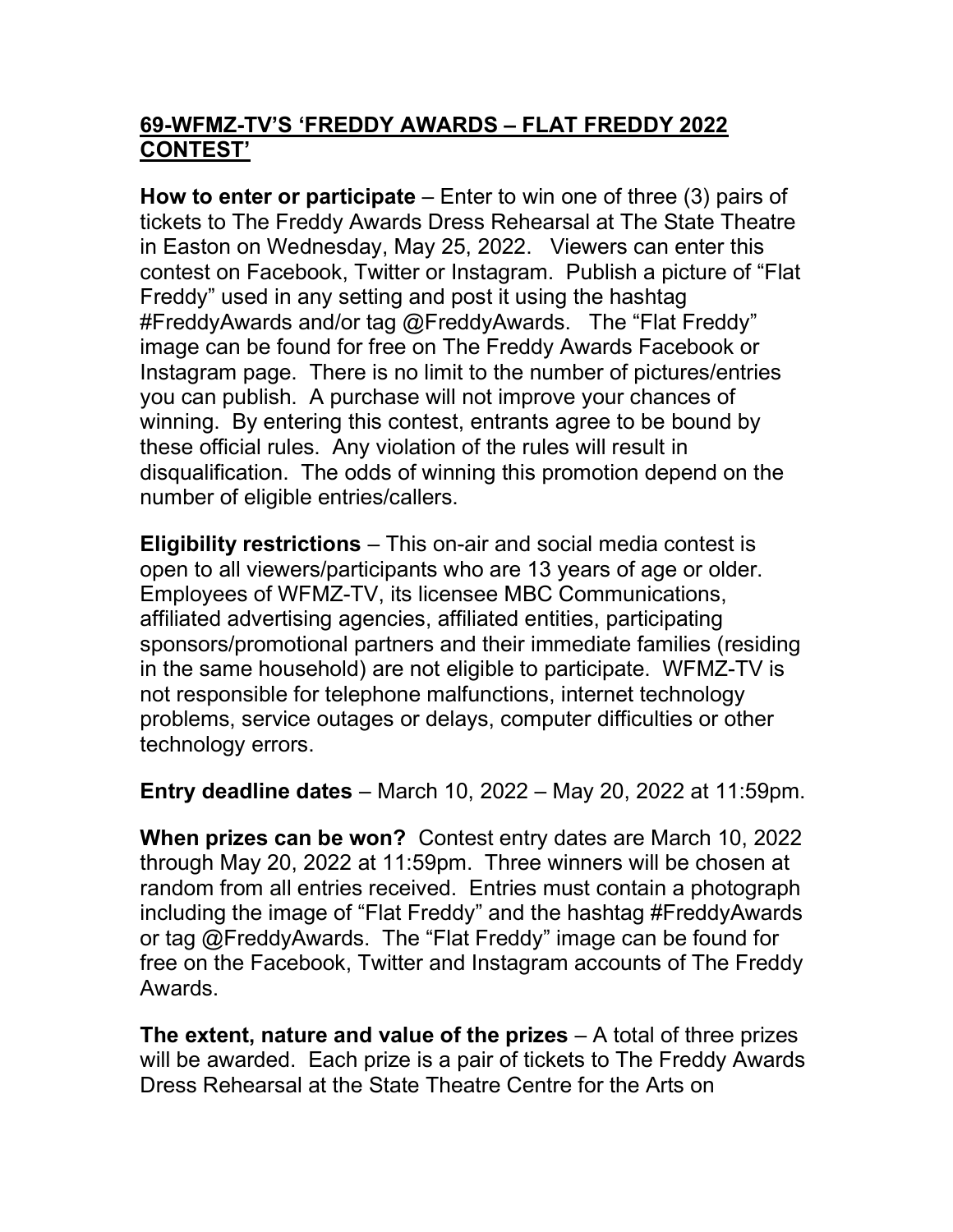Wednesday, May 25, 2022. The value of each prize is \$50. Transportation is not included.

The basis for the valuation of the prizes  $-$  Value of the prize is based on the retail price of tickets sold at The State Theatre box office as of March 10, 2022.

**Prize Claims** – Winners will be contacted through their social media account. The owner of the social media account will be the winner of the prize. Tickets will be held at the State Theatre box office. Photo ID must be presented to claim the prize. A contest release form will be e-mailed and must be returned to WFMZ-TV before the prize can be released.

Conditions – Decisions of station management with regard to this contest are final and not open to appeal. MBC Communications is responsible for complying with all federal, state and local regulations regarding contests and giveaways. Prize winners are required to provide a social security number. Payment of all federal, state and local taxes are the responsibility solely of the winner for all prizes accumulating a fair market value exceeding \$600.00 annually. By participating in the contest, the winner or winners agree to allow WFMZ-TV to use their name, photograph, voice or likeness in any advertising or broadcast material related to this contest without additional compensation. Pursuant to the liability release, the winners will agree to hold WFMZ-TV, it's licensee, it's affiliated companies, it's employees, agents and representatives of each of them harmless against any and all claims of liability arising directly or indirectly from the prize or participation in the contest. WFMZ-TV reserves the right to make changes in the rules of the contest, including the substitution of a prize with an equivalent or greater value, which would become effective upon announcement. No purchase is necessary. A purchase does not increase your chances of winning. A contestant's failure to comply with the contest rules may result in the contestant's disqualification, at the sole discretion of WFMZ-TV. The station also reserves the right to cancel the contest at anytime. WFMZ-TV is not responsible for typographical or other errors in printing, the offering or the administration of the contest or the announcement prize. For a list containing the complete list of winners or complete contest rules, mail a self addressed stamped